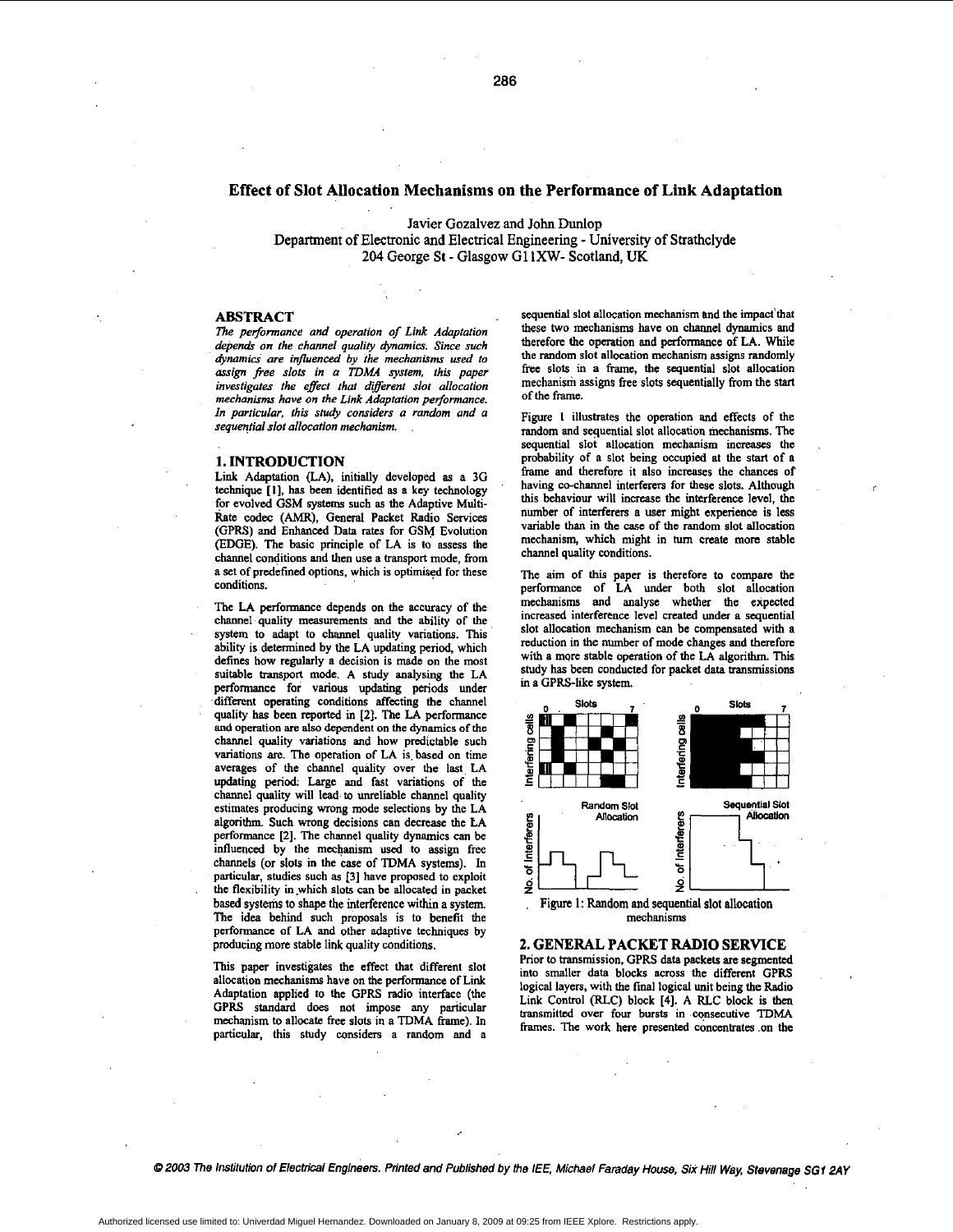**two** lower layers of the GPRS protocol stack, i.e. the RLCIMAC layer and the physical layer.

The RLC/MAC layer provides services for information transfer over the physical layer of the GPRS radio interface. The Medium Access Control (MAC) function of the RLCIMAC layer defines the procedures that enables multiple **users** to **share** a common transmission **medium,** which may consist :of several physical 'channels. The efficient multiplexing of **users in** the downlink should be ensured by' a scheduling mechanism. The RLC function of the RLC/MAC layer is responsible for backward error correction of erroneously delivered RLC blocks by means. of a selective retransmission mechanism

The physical layer is responsible for **data** unit **framing, data** coding and the detection and correction. of transmission errors by **means** of a Forward Error Correction mechanism. Four channel Coding Schemes, CSI **to** CS4, **are** specified for the GPRS packet **data**  traffic channels. Each scheme has been designed to provide different resilience to propagation errors under unfavourable radio conditions. The different error correction capabilities of *each* CS make the payload **transmitted** in a RLC block dependent on the CS used **as** shown in Table **1.** Therefore, the different coding schemes offer a trade-off between throughput and coding protection, paving the way for the application of dynamic LA to GPRS.

| Scheme          | Code rate Payload Data rate (kbits/s) |     |      |
|-----------------|---------------------------------------|-----|------|
| $\sim$ CS1      | 1/2                                   | 181 | 9.05 |
| CS <sub>2</sub> | $=2/3$                                | 268 | 13.4 |
| CS <sub>3</sub> | $=3/4$                                | 312 | 15.6 |
| CS4             |                                       | 428 | 21.4 |

Table **1:** GPRS channel coding parameters

### 3. SIMULATION MODELS

In **order** to ensure high accuracy and to **account** for sudden channel quality variations, an event-driven simulator working at the burst level has been implemented. The simulator **models** the dynamic behaviour of the channel quality in terms of the Carrier to Interference **Ratio** (CIR).

**3.1** System **modelling**  cells, with a cluster size equal to four, has been considered. Within the network interference produced by first and second tier of co-channel interferers is considered. Eacb cell has a radius of **lkm** and eacb sector has **been** assigned *WO* carriers. Although mobility has **been** implemented, handover between sectors has not been considered. The boundary effects have been removed by using a wrap-around technique.

The simulator concentrates on the downlink performance. The **system** load is varied by chaaging the number of users in the system, with each user operating for **the** complete duration of the simulation. Only single

slot transmissions have been considered. Users are assigned channels in a first-come-first-served basis and the channel is kept until all its data has been correctly **transmittd. An** *ARQ* protocol, following the GPRS specifications, has been implemented to request the retransmission of erroneous blocks. A perfect feedback of the *ARQ* **rep&** with no **RLC** block loses has **been**  assumed. The *ARQ* window sue is *equal* **to** *64* **RLC**  blocks. An ARQ report is sent after transmitting 16 RLC blocks [2]. Although the **current** GPRS standard does not contemplate CS changes for retransmissions, such changes have been considered in this work **so that results** are not conditioned by GPRS limitations.

Pathloss is predicted using the Okumura-Hata model. Although the Okumura-Hata model, was' based on measuremenls done for distances greater than **lkm,** the model can be extended for distances below **Ikm as**  indicated in **[SI.** The shndowing has **a** log normal. distribution with a standard deviation of *6dB* **and a**  decorrelation distance of 20 **melers.** Fast fading has *also*  **been** included in the system level **simulations as**  explained in Section 3.3. Power Control *(pC)* or Slow Frequency Hopping **(SFH)** mechanisms have not **been**  implemented in the results reported. PC and SFH directly **affeit** the operation of LA and therefore the use of **both** techniques together with LA would require the definition of an algorithm describing how they should interact. Since the defmition of such algorithm is **out** of scope of this work, PC and SFH have not been considered here.

#### **3.2 Tnffk modelllag**

Two different traffic **sourccs** have **been** considered for **this** study, WWW browsing and **email,** with the traffic type evenly distributed among **users** *also%.* No channel partition has been applied **between** the **two** services and results are collected individually for each type of *traffic* from the central cell. Both traffic sources have been implemented **as** an ON/OFF model. The WWW model considered uses a separate TCP connection to transfer each file, or object, in a web page. The email size distribution is bi-modal **as** emails arc also used **'to**  transfer files. For both traffic models, the transmission of **a** new packet cannot **start** until the 'previous transmission has finished, i.e. all the data has been correctly received. The active transmission time will hence depend on the channel quality conditions. More detail on the traffic sources implemented can be found in **[2].** 

#### 33 Link **to** syatem **level interface**

In order to reduce the complexity of system level simulations, the effects at **the** physical layer *are*  generally included by **means** of Look-Up Tables (LUTs). Since block errors depend not only on the mean block quality but also on the quality distribution among **the** four bursts used **to** transmit **a RLC** block, **a**  link to system level interface working at the burst level has been implemented using the simulation tool **detailed**  in [6]. **This** interface is composed of *WO* **sets** of LUTs, **as** illustrated in Figure **2.** The intcrfsce **requires'as input**  from the system level the mean CIR experienced in a given burst. LUT-I extracts the burst quality for the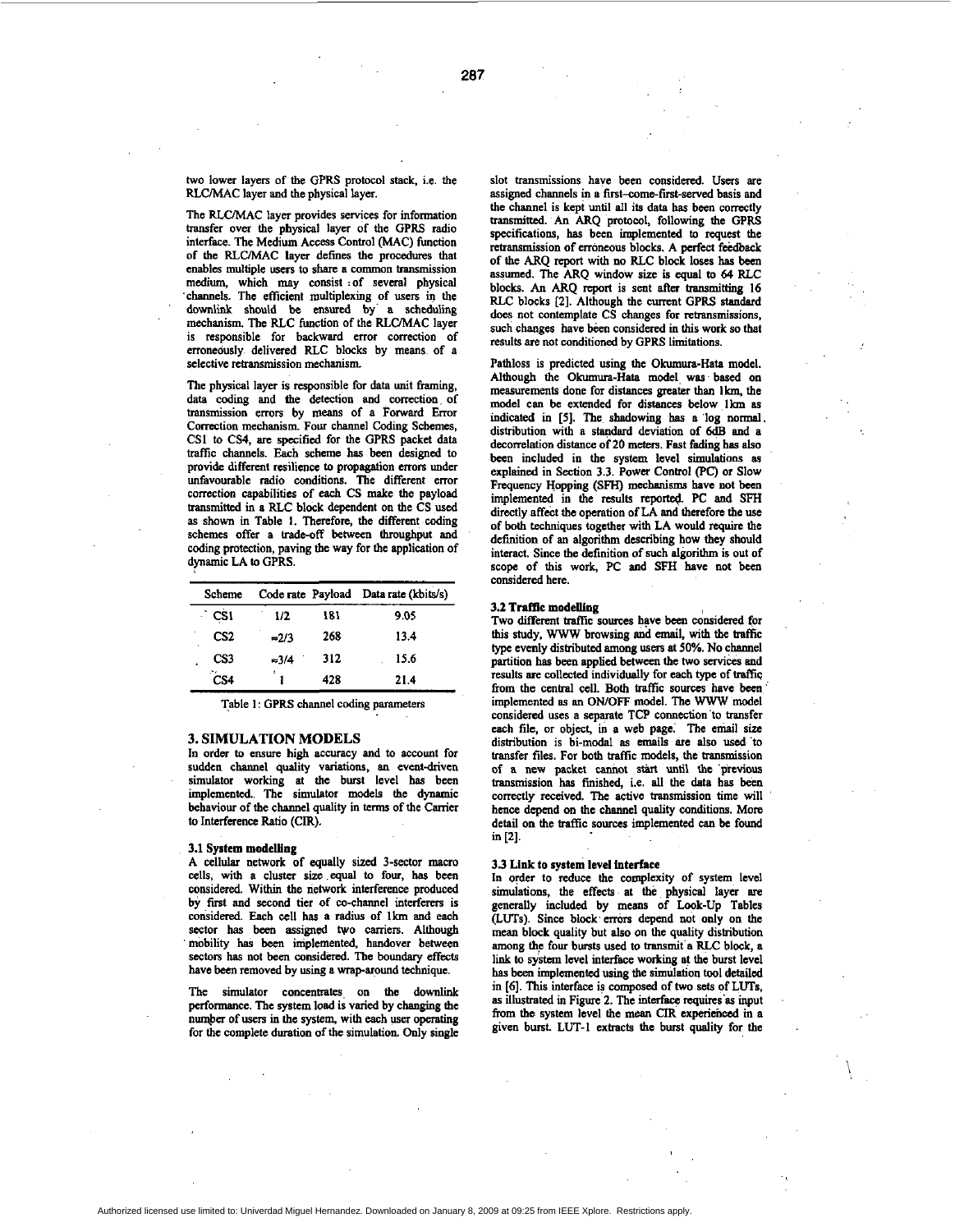measured CIR The burst quality is represented by mean of the Bit Error **Rate** (BER). LUT-1 represents a cumulative distribution function *(cdf)* of the BER for a given CIR. A random process is then used to generate the actual BER from the corresponding cdf. The purpose of this procedure is to model the effect of fast fading on the BER through a random process thereby including the **fast** fading at the system level. The BER is then estimated for the four bunts used to **transmit** a **RLC block** and LUT-2 *maps* the **mean** BER and the **standard** deviation of the BER over the four bursts to a



Figure 2: Link to system level interface

# **4. LINK' ADAPTATION ALGORITHM**

**The** basic principle in LA is the **estimation** of channel conditions and the choice of a CS that is optimised for these conditions. Since this work is based on non-real time **data** scrvicss, **a CS** is considered to be optimum if it maximises the throughput. defined **as:** 

$$
Throughout = R_{CS} \times (1 - BLER_{CS}) \tag{1}
$$

with  $R_{CS}$  and  $BLER_{CS}$  being the data rate and BLER for. **a** given **CS.** The LA switching thresbolds dehe **the**  boundaries between the regions where each CS is optimum. In this work, these boundaries are defined as a collection of points, each representing a combination of mean **and stand&** deviation of **BER** values. *An*  example of the throughput performance used to define the LA **switching** thresholds is illustrated in Figure 3.

The LA algorithm **uses** the **quality** measurements over the previous updating period to decide on the optimum CS. The mean BER and the standard deviation of the BER over a block for each transmitted block during the last updating period are filtered to get the channel quality estimation **necessary** for the LA algorithm. A filter with a rectangular shape has been applied

throughout and a fixed initial coding scheme, CS4, has been selected at the **start** of each new **data** transmission.

#### **5. SIMULATION RESULTS**

This study is **comparing** the effect of different slot allocation mechanisms **on** the LA performance. As explained in Section 1, this comparison is realised in terms of the throughput performance and the number of CS changes. The throughput performance is represented **by means** of the cdf of the throughput, which allows the assessment of the performance of an LA algorithm for the whole range of bit **rates.** The throughput is measured **per** user and is defined **as** the total number of bits successfully transmitted over the air interface divided by the radio transmission time. As a result, the throughput does not take **into** account the time a **user** has **bcen** waiting to get **access** to a channel. In this case, the throughput is **measured** over intervals of four seconds whenever the user is active. The throughput is collected for all users in the centre cell and the cdf of the throughput is therefore used to provide an indication of the system performance



Figure 3: Throughput performance and LA switching tbresholds

The **study** has been conducted for loads of **8,1624** and 36 users **per sator. These** loads represent an average bandwidth occupancy of **20%, 45%,** *61%* and **93%**  respectively. The results presented in this paper correspond to the WWW traffic, users moving at **50hnm** and **an** LA **updating** period of **IOOmS** (i.e., five RLC blocks). In order to ensure results with **good**  statistical accuracy, each simulation scenario (i.e., considering a different load) simulates the transmission of  $> 30 \times 10^6$  RLC blocks in the central cell.

[Figures](#page-3-0) **4** to **7** show **the** throughput performance for the various loads considered. It can be observed from these figures that as the load increases the performance under both slot allocation mechanisms converge. The channel occupancy increases under **high** loads .and therefore when a user requests a channel to transmit there is a small number of available channels to choose **from.** As a result both slot allocation mechanisms **operate** nearly identically, which explains their close performance under high loads. *On* the other band, the effect of the load on the performance of each slot allocation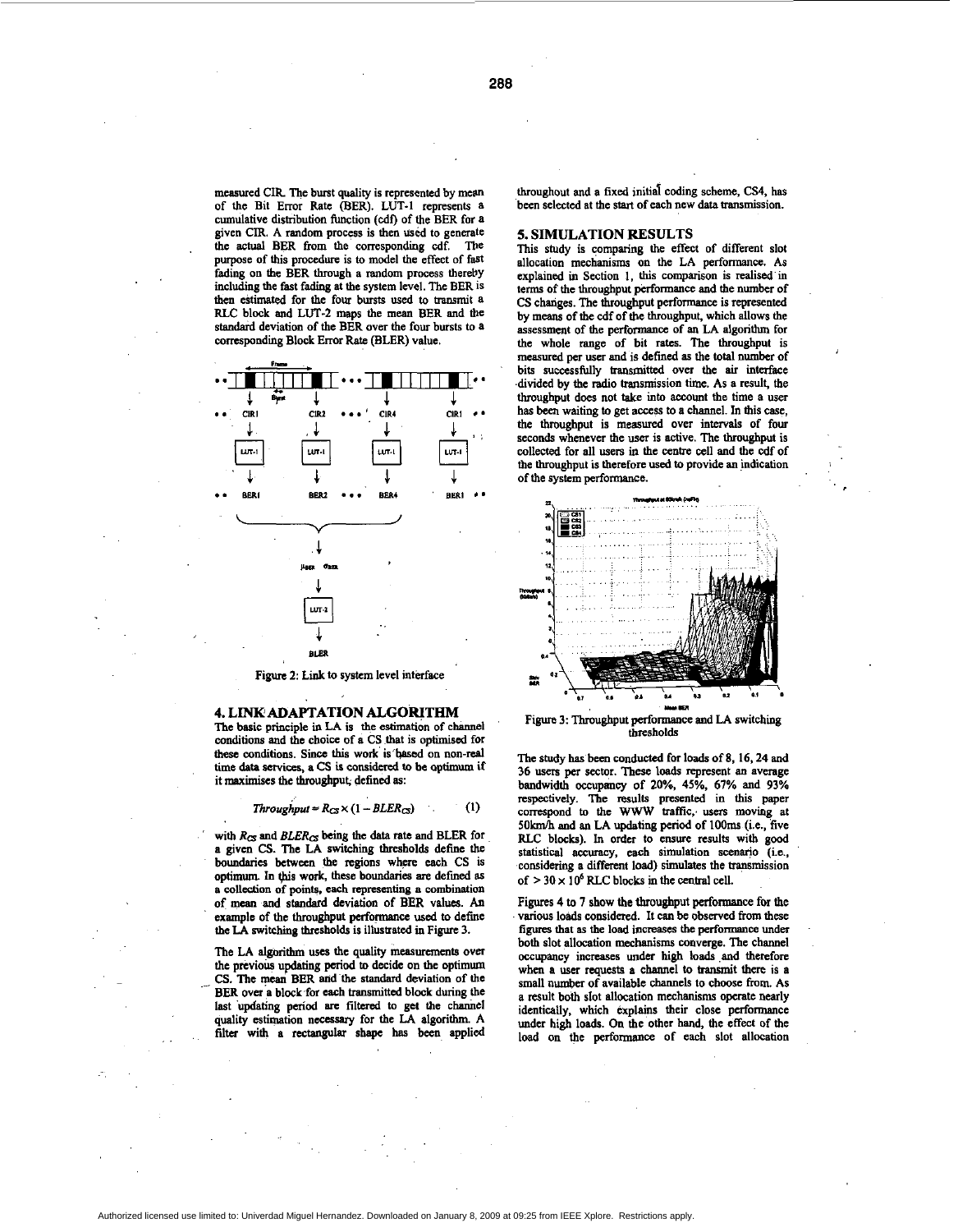<span id="page-3-0"></span>mechanism differs. While the performance under a random slot allocation mechanism is clearly affected by the load in each sector this is not the case for the sequential slot allocation mechanism. As this allocation mechanism assigns slots sequentially from the start of a frame, the first slots of a frame experience the conditions of a highly loaded system. The load has therefore a much smaller effect on the performance of the sequential slot allocation mechanism.







Figure 5: Throughput cdf (16 users per sector)



Figure 6: Throughput cdf (24 users per sector)



Figures 4 to 7 clearly show that under low and medium loads the operation of LA is improved with a random slot allocation mechanism. The increased interference level result of the sequential slot allocation mechanism is the origin of this difference in performance. Figure 8 represents the cdf of the CIR obtained for a load of 16 users per sector. While an average CIR of around 24 dB characterises the operation of the random slot allocation mechanism, this average value is reduced to around 21.5 dB in the case of the sequential slot allocation mechanism.



The results presented so far have shown that the increased interference level experienced under a sequential slot allocation strategy degrades the throughput performance of the LA algorithm.

The next step is to check whether the operation of the sequential slot allocation mechanism produces more stable radio link quality conditions and reduces then the number of CS changes.

Contrary to what might be expected a higher number of CS changes are also experienced under a sequential slot allocation mechanism. Table 2 compares the number of CS changes obtained, for both slot allocation mechanisms, under all the different loads. As explained in Section 4, the boundaries between the regions where

289